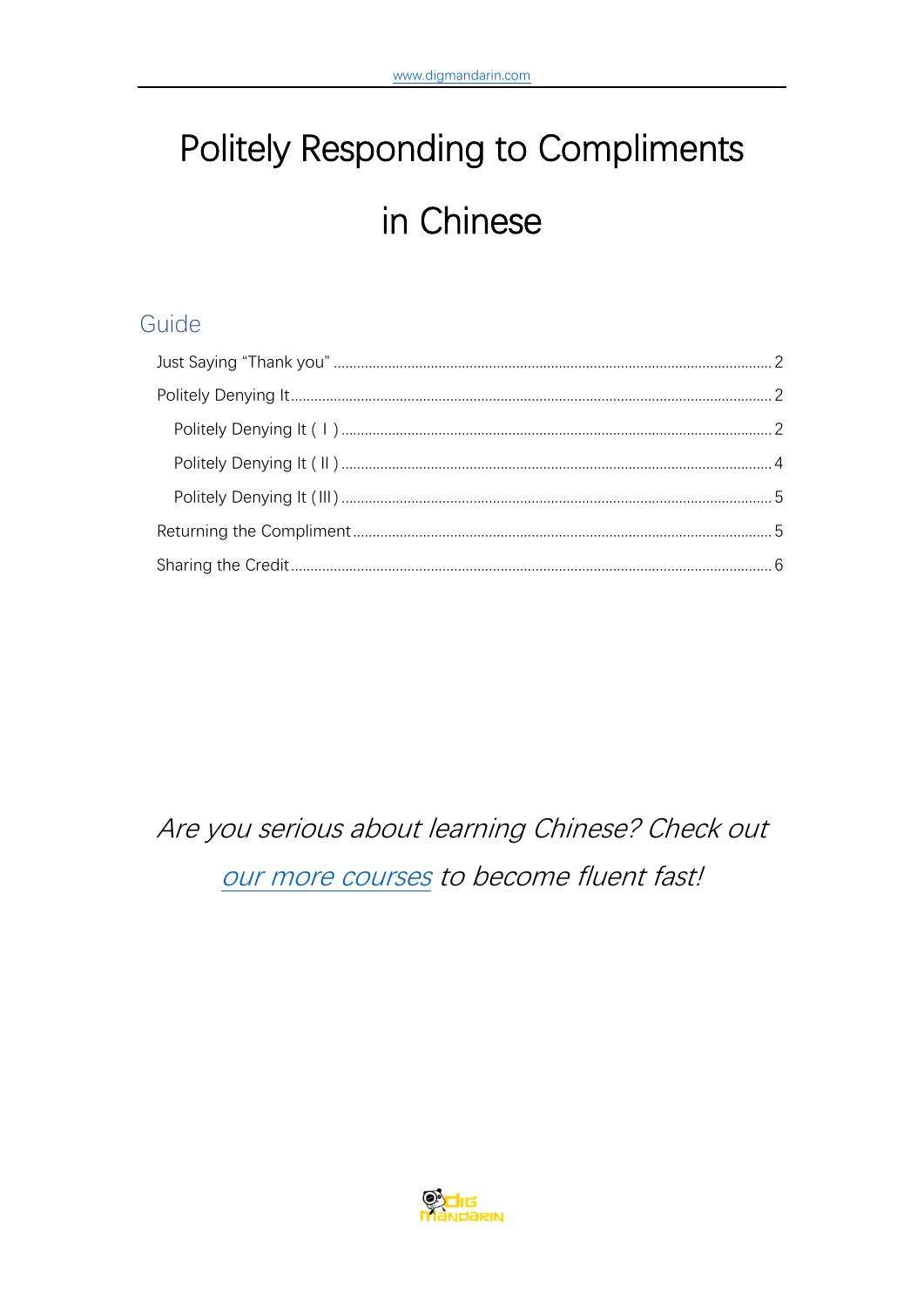## <span id="page-1-0"></span>Just Saying "Thank you"

Just like in English, you can reply to a compliment simply by thanking the person for their kind words. The most direct and simple way is saying 谢谢, thank you.

You can also simply say:

(Zhēn de ma? Xièxie!)

#### 真的吗? 谢谢!

Really? Thank you!

(Duōxiè kuājiǎng, wǒ huì jìxù nǔlì de.)

#### 多谢夸奖,我会继续努力的。

Thank you for the praise, I will continue to work hard.

e.g. A: 你的衣服真好看!(Nǐ de yīfu zhēn hǎokàn!) Your clothes are so beautiful! B: 真的吗? 谢谢! (Zhēn de ma? Xièxie!) Really? Thank you!

A: 做得好!(Zuò de hǎo!) Good job! B:多谢夸奖,我会继续努力的。(Duōxiè kuājiǎng, wǒ huì jìxù nǔlì de.) Thank you for the praise, I will continue to work hard.

This kind of response is really common among younger people because it is casual and you don't have to pretend that it's not true.

# <span id="page-1-1"></span>Politely Denying It

As you might already know, modesty is an important part of Chinese culture. If someone pays you a compliment, it's the Chinese way to be humble. Instead of accepting the compliment, you should refuse it first!

# <span id="page-1-2"></span>**Politely Denying It (Ⅰ)**

In a more formal setting, such as at work, you should use more official-sounding phrases:

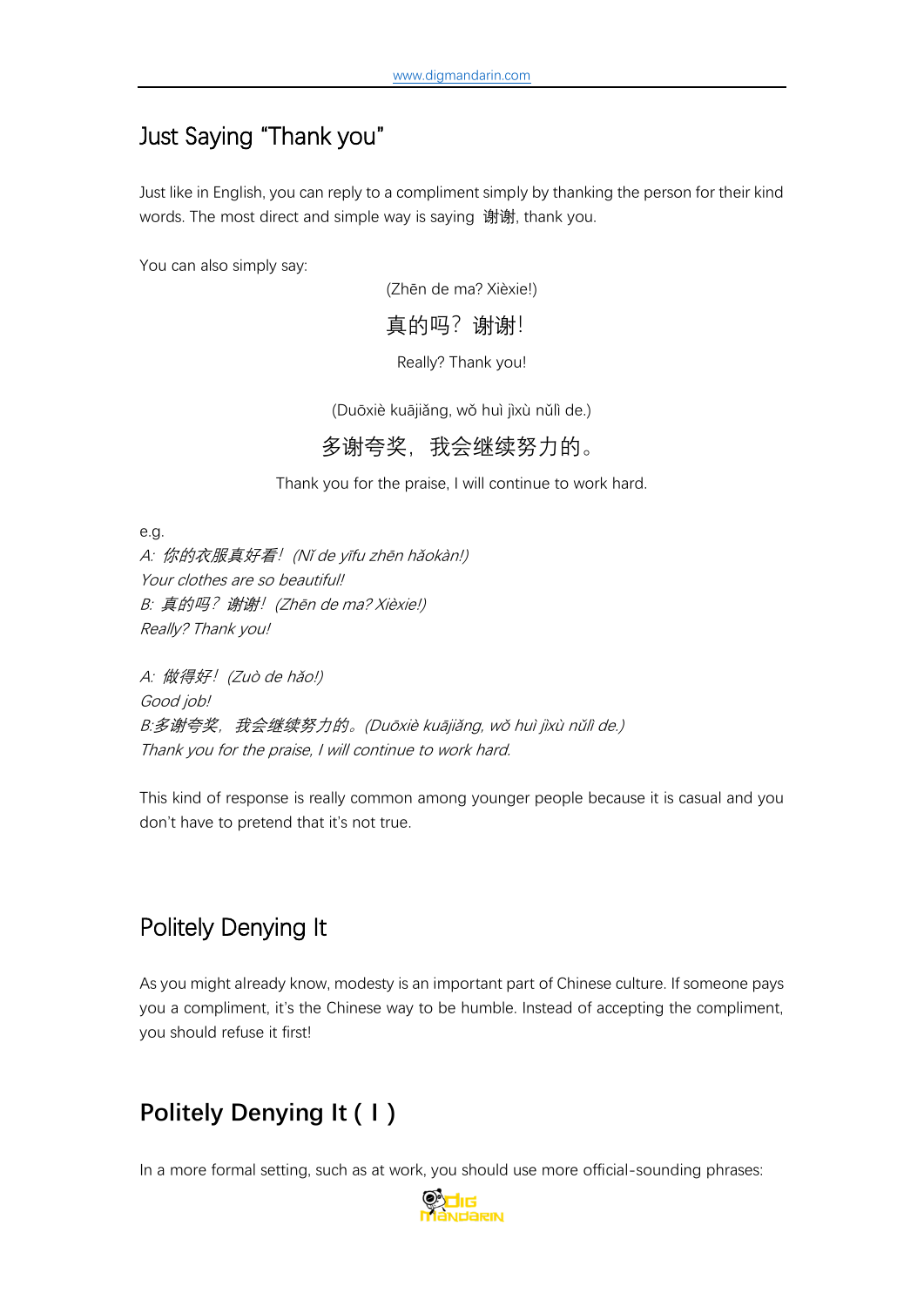(Bù gǎndāng.)

#### 不敢当。

I don't deserve your praise

(Nǎlǐ nǎlǐ, wǒ hái chà de yuǎn.)

#### 哪里哪里,我还差得远。

No no, I'm still really far off.

(Méiyǒu méiyǒu, dōu shì yùnqì.)

#### 没有没有,都是运气。

No no, pure luck.

(Cánkuì cánkuì, hái yǒu jìnbù de kōngjiān.)

#### 惭愧惭愧,还有进步的空间。

Ashamed, there is still space to get better.

(Hái bùgòu hǎo, xūyào jìxù nǔlì.)

## 还不够好,需要继续努力。

It's still not good enough. I need to keep working hard on it.

e.g.

A: 你是最好的医生!(Nǐ shì zuì hǎo de yīshēng!) You are the best doctor! B: 不敢当。(Bù gǎndāng.) I don't deserve your praise

A: 你的汉语太好了!(Nǐ de hànyǔ tài hǎo le!) Your Chinese is so good! B: 还不够好, 需要继续努力。(Hái bùgòu hǎo, xūyào jìxù nǔlì.) It's still not good enough. I need to keep working hard on it.

A: 你的发音比中国人还好!(Nǐ de fǎ yīn bǐ zhōngguó rén hái hǎo!) Your pronunciation is better than Chinese! B: 哪里哪里, 我还差得远。(Nǎlǐ nǎlǐ, wǒ hái chà de yuǎn.) No no, I'm still really far off.

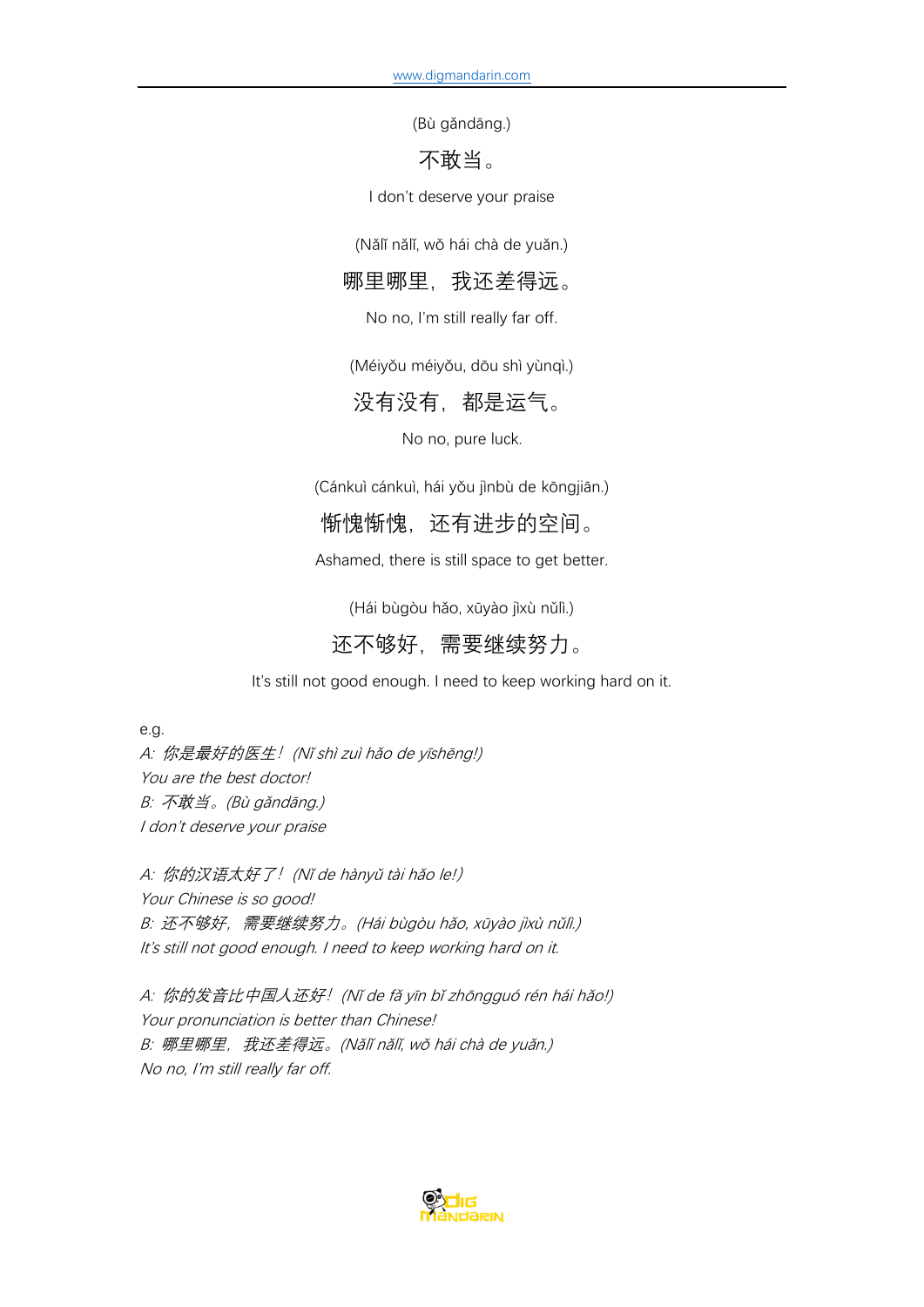# <span id="page-3-0"></span>**Politely Denying It (Ⅱ)**

There are also several casual phrases you can use to refuse a compliment, like: (Nǎ yǒu!)

哪有!

Not at all!

(Hái xíng ba.)

#### 还行吧。

It's alright.

(Hái chà de yuǎn ne.)

### 还差得远呢。

I'm still really far off.

(Wǒ méi nàme hǎo.)

#### 我没那么好。

I'm not that good.

(Hāi! Yùnqì hǎo bàle.)

## 咳!运气好罢了。

I'm just very lucky.

e.g.

A: 大家都说你很厉害!(Dàjiā dōu shuō nǐ hěn lìhài!) Everyone says you are great! B: 哪有! (Nǎ yǒu!) Not at all!

A: 这次你表现得不错啊!(Zhè cì nǐ biǎoxiàn de bùcuò a!) You performed well this time! B: 还行吧。(Hái xíng ba.) It's alright.

A: 恭喜你又赢了! (Gōngxǐ nǐ yòu yíng le!) Congratulations on winning again! B: 咳!运气好罢了。(Hāi! Yùnqì hǎo bàle.) I'm just very lucky.

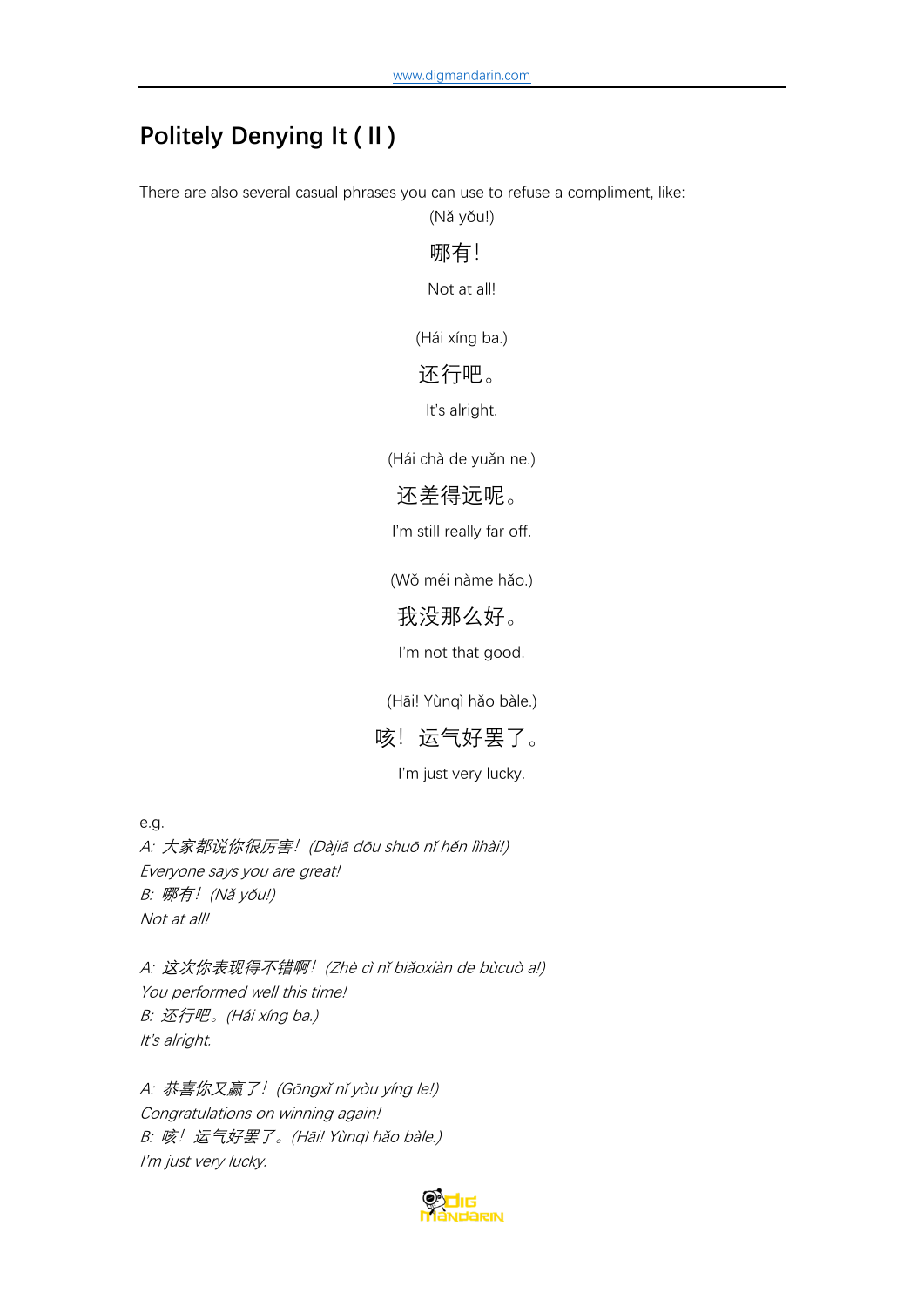# <span id="page-4-0"></span>**Politely Denying It (Ⅲ)**

Another way to show modesty when receiving compliments is to say that they're just flattering you. These kinds of phrases focus mainly on the person giving you the compliment, instead of focusing on you. For example:

(Nǐ guòjiǎng le.)

你过奖了。

You flatter me.

(Nǐ guòyù le.)

## 你过誉了。

You're exaggerating.

(Nǐ tài kuāzhāng le.)

你太夸张了。

You're exaggerating too much

e.g.

A: 你真的太美了! (Nǐ zhēn de tàiměi le!) You are really so beautiful! B: 你过奖了。(Nǐ guòjiǎng le.) You flatter me.

A: 你怎么那么聪明!(Nǐ zěnme nàme cōngmíng!) Why are you so smart! B: 你太夸张了。(Nǐ tài kuāzhāng le.) You're exaggerating too much.

# <span id="page-4-1"></span>Returning the Compliment

If you'd like to accept the compliment, but don't want to focus only on yourself, you can repay their kindness by returning the compliment, just say:

> (Nǐ yě bùcuò a!) 你也不错啊! You are good too!

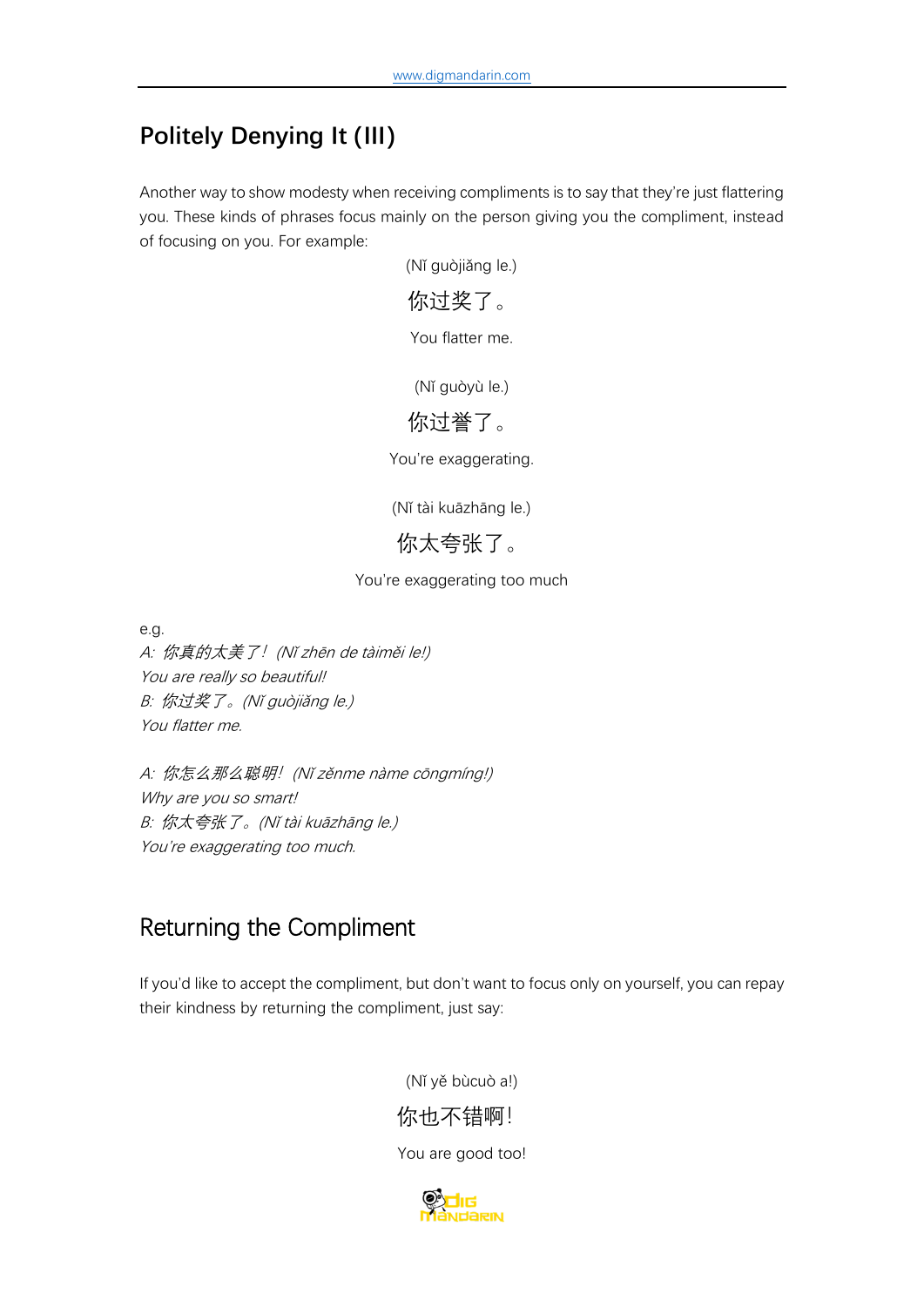(Wǒ hái yào xiàng nǐ duō xuéxí.)

我还要向你多学习。

I still need to learn from you more.

e.g.

A: 你穿这身衣服美极了!(Nǐ chuān zhè shēn yīfu měi jíle!) You look beautiful in this dress! B: 你也不错啊 ! (N<sup>ǐ</sup> <sup>y</sup>ě <sup>b</sup>ùcuò a!) You look good too!

A: 你的演讲精彩极了! (Nǐ de yǎnjiǎng jīngcǎi jíle!) Your speech is wonderful! B: 我还要向你多学习。(Wǒ <sup>h</sup>ái yào xiàng n<sup>ǐ</sup> du<sup>ō</sup> xuéxí.) I still need to learn from you more.

## <span id="page-5-0"></span>Sharing the Credit

Another way to accept a compliment and still be humble is sharing the credit with others. These slightly more advanced responses are extremely useful in business contexts and truly show your appreciation for those who help you.

### 多亏了 XX。

#### Thanks to XX.

e.g.

A: 你又是第一名, 真优秀! (Nǐ yòu shì dì yī míng, zhēn yōuxiù!) You take the first place again, so outstanding! B: 多亏了王老师。(Duō kuī le Wáng lǎoshī) Thanks to teacher Wang.

## 这是大家的功劳。

The credit belongs to all of us.

e.g.

A: 恭喜你又赢了, 真棒! (Gōngxǐ nǐ yòu yíngle, zhēn bàng!) Congratulations, you won again. Awesome! B: 这是大家的功劳。(Zhè shì dàjiā de gōngláo.) The credit belongs to all of us.